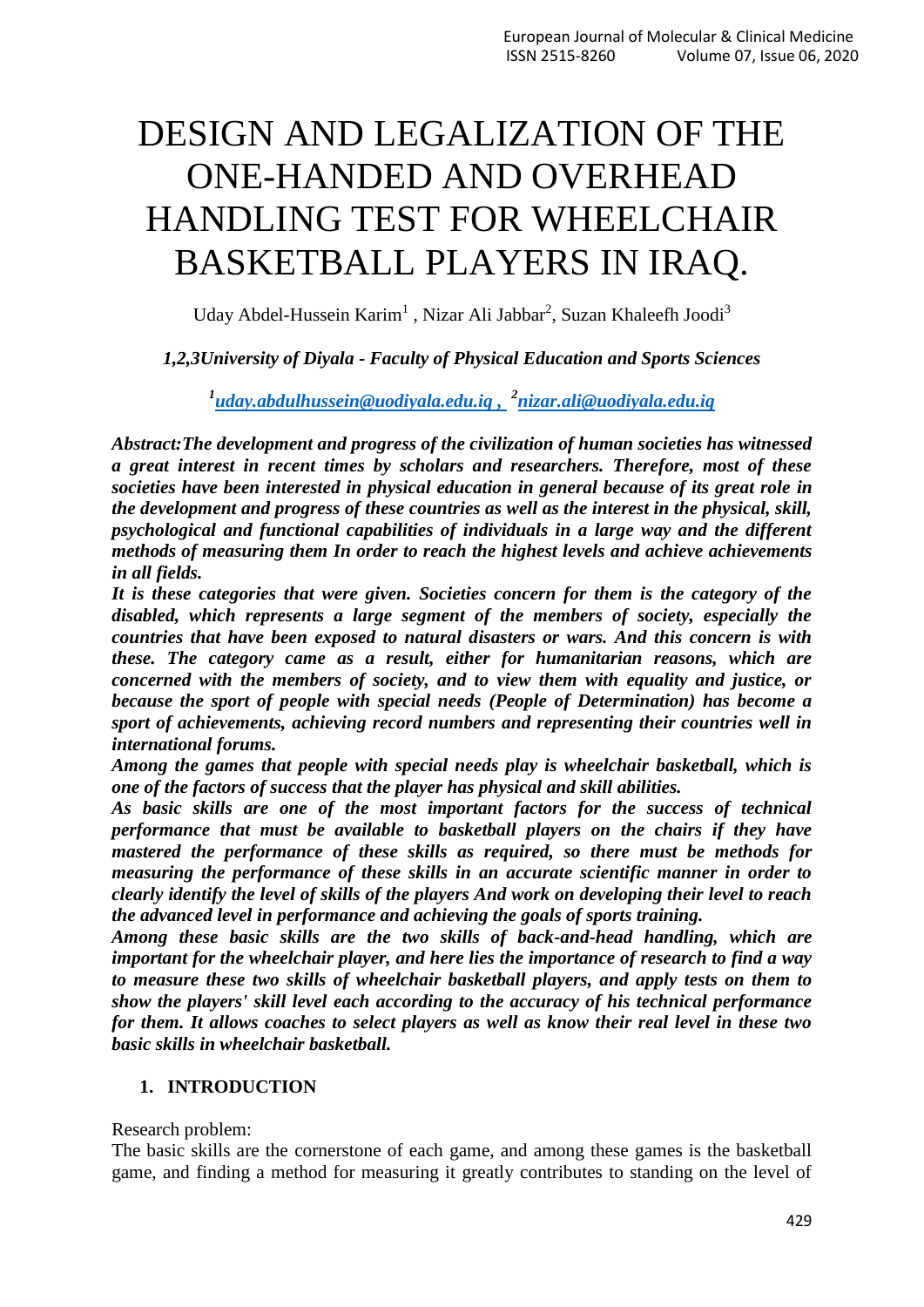players and the possibility of their development. The head is with wheelchair basketball players, so they tried to delve into this problem and come up with a test for each skill in order to obtain real scores for the players 'performance level in the performance of these two skills with high accuracy.

Research objectives:

Designed a skill test for one-handed handling and overhead handling for wheelchair basketball players.

2- Setting standard levels of test results for the two-hand handling skills and wheelchair basketball players overhead handling

Research areas:

The human field: It includes the 108 wheelchair basketball players.

Time range: from 1-8-2018 to 23/4/2019.

Spatial domain: It includes the closed halls of the clubs under discussion.

## **2. RESEARCH METHODOLOGY AND FIELD PROCEDURES:**

Research methodology: The researchers used the descriptive approach for its relevance to the nature and problem of the research

Research community and sample: The research community and sample included wheelchair basketball club players for the 2018-2019 season, and their number reached 108 players, constituting 100% of the original community, and they were chosen by the intentional method.

Methods and tools for gathering information:

Information gathering methods included

Arab and foreign references and sources

Observation and experimentation

- International global network (the Internet)

Tests and measurements

Assistive work team

Tools and devices used

- A measuring tape length of 20 meters

Manual calculator

Calculator (laptop)

10 basketballs

2 wheelchairs

- whistle

- One-handed return handling accuracy measuring instrument (ring)

Field research procedures:

The researchers adopted the steps for building skill tests, namely:

First - Determining the goal of the test: - The goal or purpose of designing the two tests is to find a means of measuring the skill performance of wheelchair basketball players in the twohanded handling skills and overhead handling.

Second - Determining the characteristic or phenomenon to be measured: The characteristic to be measured is two basic skills in wheelchair basketball, which are rebound handling with one hand and handling over the head.

Third - Analyzing the phenomenon for its primary elements: By looking at the sources and references, the researchers found that basketball consists of several basic defensive and offensive skills used by players, and among the offensive skills is handling (passing) of all kinds, chest and back, with two hands and one hand, as well as handling over the head and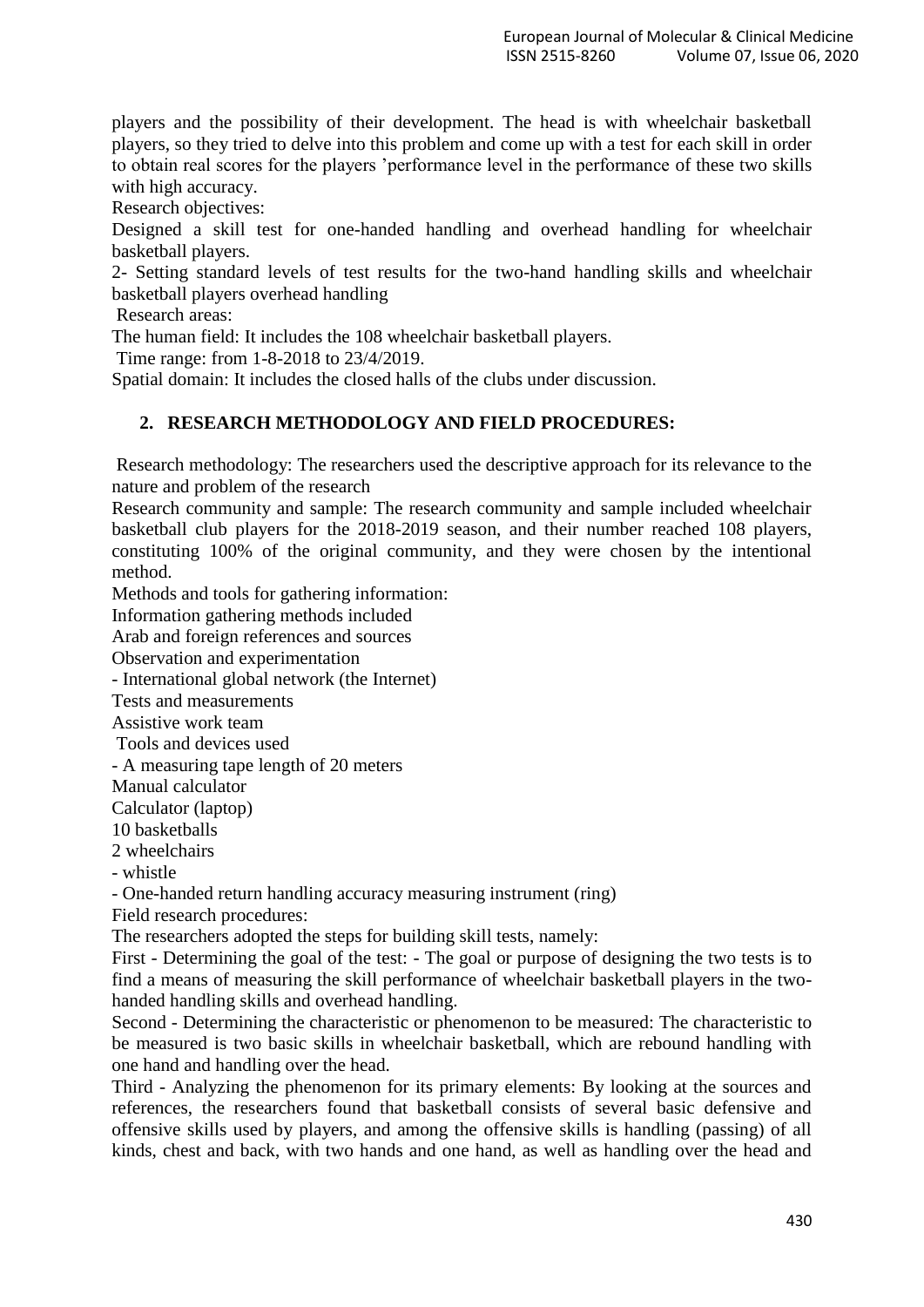over the shoulder. In their research, design a test of the two-handed and overhead handling skills

Fourth - Test Units Test: By presenting the two tests to experts and specialists to amend the test specifications and placing the appropriate notes for them, the two tests were presented in their initial form to 11 experts and specialists to clarify their opinions and take their observations and rates of agreement, and after collecting the questionnaires that were presented to the experts, it was found that there is 100% agreement on the two tests . Fifth - Presenting the final exams

Test name: One-handed bounce handling (preferred).

- Purpose of the test: to measure the accuracy of handling feedback with one hand.

- Tools used: tape, tape measure, whistle, paper and pens.

Test procedure:

The number of balls that the laboratory can implement is calculated by touching the circle drawn on the ground and passing it by the ring carried on an iron pole that is (1 meter) from the ring and at a height from the ground (45 cm) and a distance (5 meters) and the diameter of the rings is (45 cm).

Performance description:

The player stands behind the starting line, which is away from the circle drawn on the ground (4 meters), and upon hearing the signal, he performs the test by pushing the ball with one (preferred) hand over the circle drawn on the ground, as it must touch the circle and enter the portable throat for five consecutive attempts.

Test conditions:

The laboratory is behind the starting line.

He passes the ball as it touches the circle drawn on the ground and enters the portable ring.

- The number of attempts is five.

Test administration:

- The laboratory gives a score of (2) if the ball touches the circle drawn on the ground and enters the throat.

- The laboratory is assigned a score of one if the ball touches the circle drawn on the ground or if it enters the throat

- The tester is given a zero if the ball does not touch the circle or does not enter the throat. Score calculation:

Score the marks obtained by the laboratory in the five attempts

The maximum score for all five attempts (10 points).

Test name: Overhead handling.

The purpose of the test: to measure the accuracy of handling overhead.

- Tools used: tape, tape measure, whistle, paper and markers, basketballs.

Test procedure:

The number of balls that the laboratory can implement is calculated by touching the circles drawn on the ground, as the circles are placed on the center line and the circles are of (80 cm) and a circle is of (120 cm) and the large circle is of (160 cm).

Performance description:

The player stands behind the starting line that is away from the final line (4 m) inside the field and begins to throw the ball on the condition that the ball touches one of the circles placed on the midline of the stadium, and each tester is given (5) attempts.

Test conditions:

The laboratory is behind the starting line.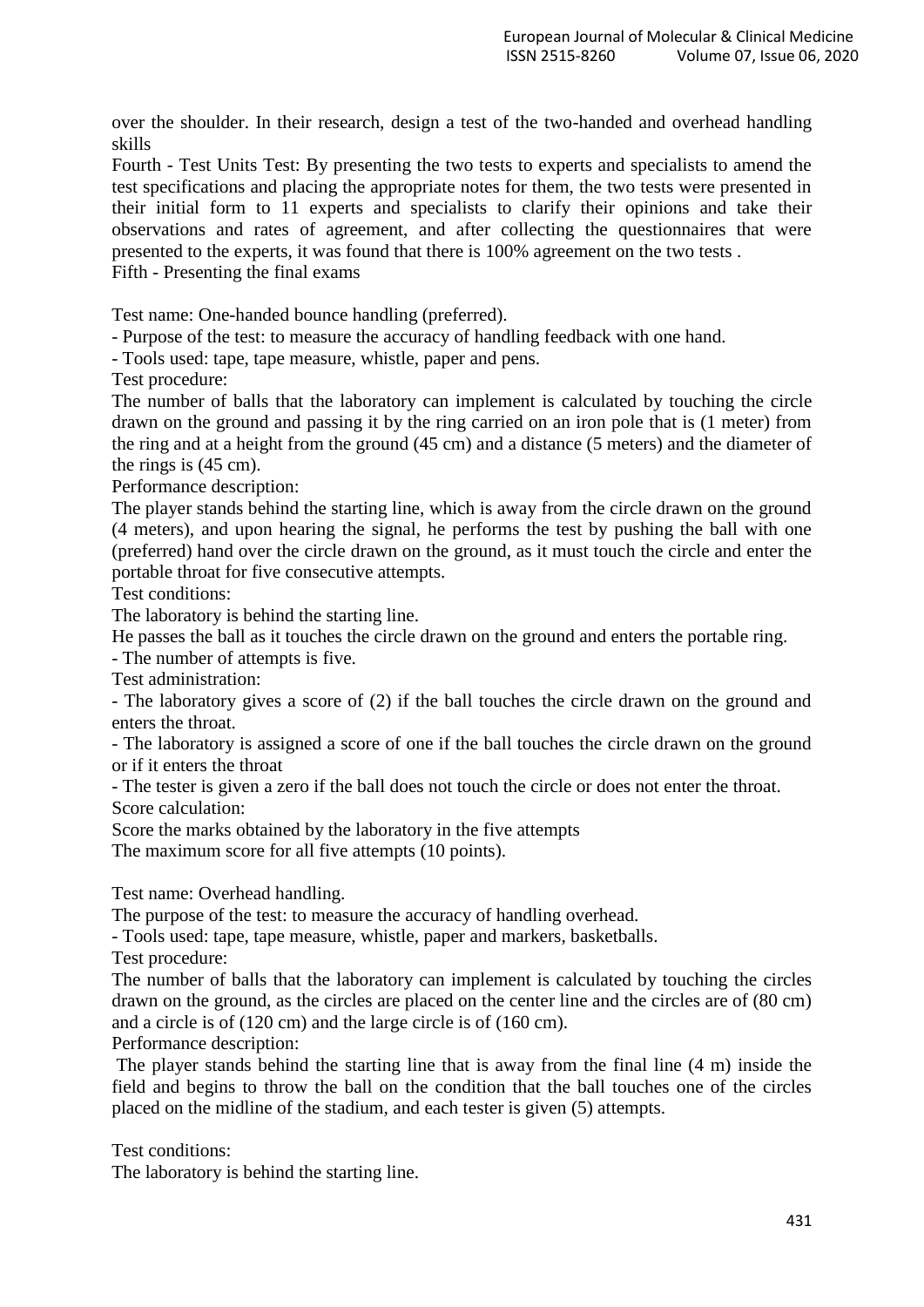He pushes the ball if it touches one of the circles placed on the midfield line on the court.

- The number of attempts is five.

Test administration:

Note: Give the test start signal.

Score calculation:

- The tester gives (3) scores if the ball touches the small circle.

- The tester gives a score (2) if the ball hits the center

- The tester (1) gives one score if it touches the large circle ball.

The maximum score for the test is (15) points.

Exploratory experience:

The researchers conducted their exploratory experiment on the wheelchair-bound youth team of 18 players on Wednesday 10/3/2018 at 2 p.m. The tests were repeated after 7 days to conduct the second exploratory experiment on Wednesday 10/10 / 2018 in the Specialized Center of the Youth Ministry of the Paralympic Committee, and the main purpose of conducting the first exploratory experiment was to ensure the validity of the testing tools and to know the time taken to take the test and the actual measurements to describe the performance of the test conditions, as well as to inform the assisting staff on the tests, while the second exploratory experiment was to extract The scientific basis for the tests designed.

The scientific basis for the tests:

-Honesty

A truthful test is a test that measures what is actually set for it.

Validated content:

The researchers extracted the validity of the tests, as they used the validity of the content or content through the questionnaire question naira that was distributed to experts and specialists to seek their opinions about the validity of the tests, as "we can prepare the test as valid if it is presented to a number of specialists or experts in the field that the test measures and they judge That he measures what he has put to measure adequately (2).

Finding the distinguishing ability:

The researchers resorted to the discriminatory honesty, as they arranged the raw scores obtained by the members of the survey sample in descending order from the highest degree to the lowest degree, and the (50%) of the highest grades were chosen, amounting to (9) players, and the same from the lower grades, as the percentage of ( 50%) of the higher and lower scores represent the best percentage, and accordingly the (T) test was used for equal (independent) samples, and after statistical treatment of the data, it was found that all the calculated (T) values were significant, which indicates that the two tests are distinct as shown in Table (1).

Table (1) the arithmetic mean and standard deviation of the upper and lower groups and the calculated T-value and its significance in calculating the discriminatory power of the two tests.

| Name of   | Groups | the    | The        | standard  | The         | error      | Significance |
|-----------|--------|--------|------------|-----------|-------------|------------|--------------|
| the test  |        | sample | arithmetic | deviation | calculated  | percentage |              |
|           |        |        | mean       |           | $(t)$ value |            |              |
| One-      | Upper  | g      | 6.000      | 0.866     |             | .000       | Sign         |
| handed    | group  |        |            |           | 5.547       |            |              |
| feedback  | Lower  | 9      |            |           |             |            |              |
| handling. | group  |        | 3.778      | 0.833     |             |            |              |
| Overhead  | Upper  | 9      | 5.667      | 1.414     |             | .000       | Sign         |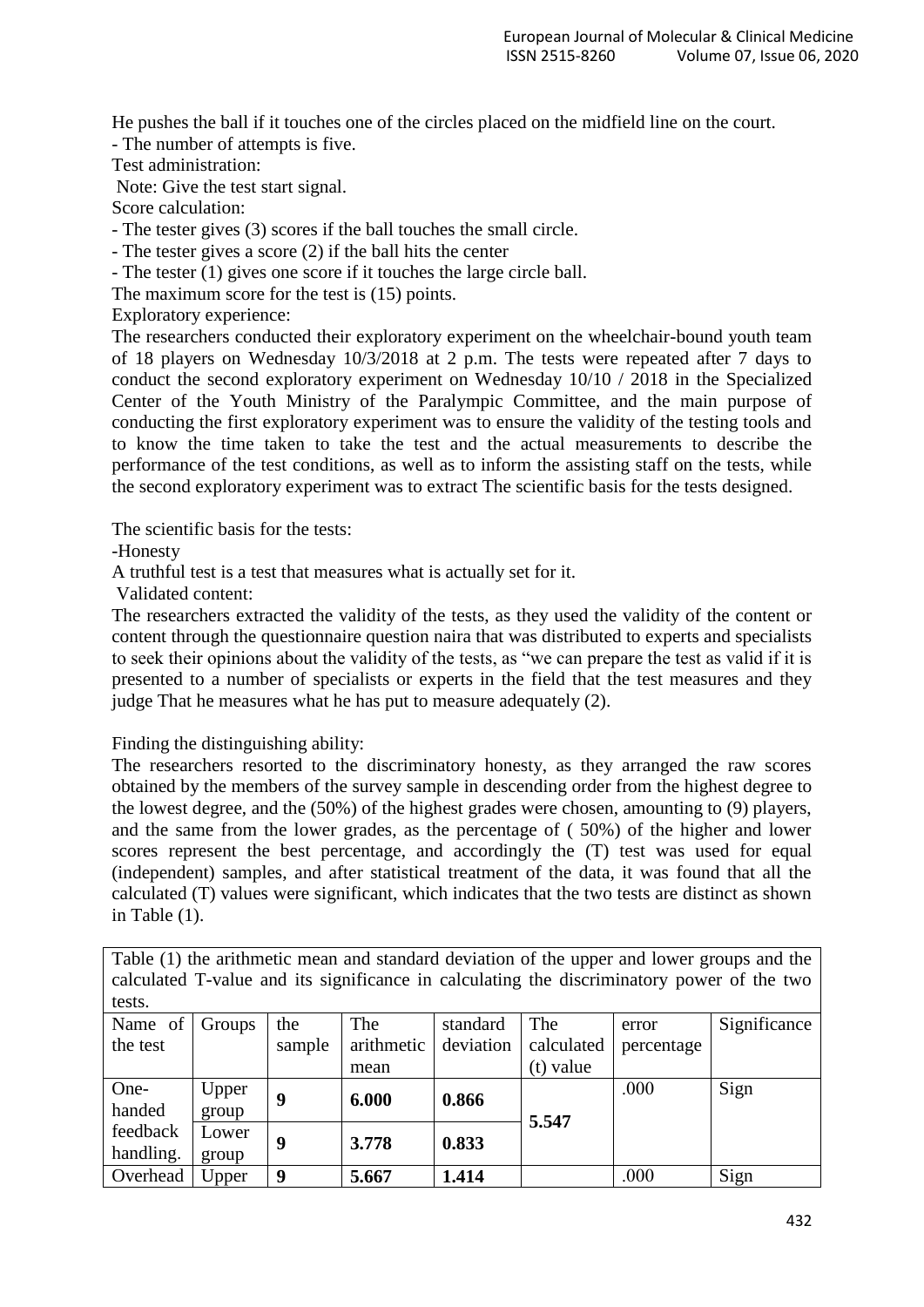| handling | group |   |       |       | 6.080 |  |
|----------|-------|---|-------|-------|-------|--|
|          | Lower | w | 2.444 | 0.726 |       |  |
|          | group |   |       |       |       |  |

Finding the difficulty and ease of skills factor:

To ensure the difficulty of the tests on the sample members, the researchers found the difficulty and ease of skills. Muhammad Sobhi Hassanein states, "Whenever the score is confined to  $(\pm 3)$ , whenever this indicates that the degree is distributed moderately (naturally), either if it is more or less than that, the meaning of this There is some defect in choosing the sample or the tests used "(1) and by using the statistical significance (coefficient of torsion and standard error) to find out the results of the research sample that were obtained as a result of the initial study conducted on the members of the exploratory sample as in Table (2).

| Table (2) the arithmetic means, standard deviations, the mean, standard error, and torsion |  |          |          |  |          |  |                      |
|--------------------------------------------------------------------------------------------|--|----------|----------|--|----------|--|----------------------|
| coefficient of the two tests.                                                              |  |          |          |  |          |  |                      |
| Name of the The                                                                            |  | Mediator | standard |  | Standard |  | $\Gamma$ Coefficient |

| Name of the | The        | Mediator | standard  | Standard | Coefficient |
|-------------|------------|----------|-----------|----------|-------------|
| test        | arithmetic |          | deviation | error    | of torsion  |
|             | mean       |          |           |          |             |
| One-handed  | 4.055      | 3.500    | 1.984     |          | 0.524       |
| feedback    |            |          |           | 0.467    |             |
| handling    |            |          |           |          |             |
| Overhead    | 4.888      | 5.000    | 1.409     | 0.322.   | 0.078       |
| handling    |            |          |           |          |             |

Stability coefficient:

First: Test and retest:

The researchers conducted the test in the first pilot experiment on 10/3/2018 and the second survey after 7 days, i.e. on  $10/10/2018$ ) and then treated the results of the two tests statistically using the Pearson Correlation Law. The results came that all the correlation coefficients (coefficient of stability) were good, as the correlation coefficient for the results of the feedback test with one hand reached (0.88). The correlation coefficient of the results of the handling test over the header reached (0.85), which is a high correlation coefficient that can be relied upon.

Second: Halftone segmentation:

The researchers divided the paragraphs of the sub-axes of the scale into two halves. The first half included the odd-numbered paragraphs, and the second half included the even-numbered paragraphs. After that, the simple correlation coefficient Pearson was extracted for the sum of the scores of the two halves of the test, and because these values represent the stability coefficients of the half of the test for the sub-axes, so the researchers corrected them using the Coffin equation to obtain the stability of the test as a whole.

As the one-hand handling test correlation coefficient reached (0.89) and the overhead handling test correlation coefficient reached (0.91).

Objectivity of the test:

The tests that were used in this research are clear and easy to understand by the sample members, and they have specific and clear instructions for application and scoring points free from ambiguity and interpretation. This is why these tests are highly objective.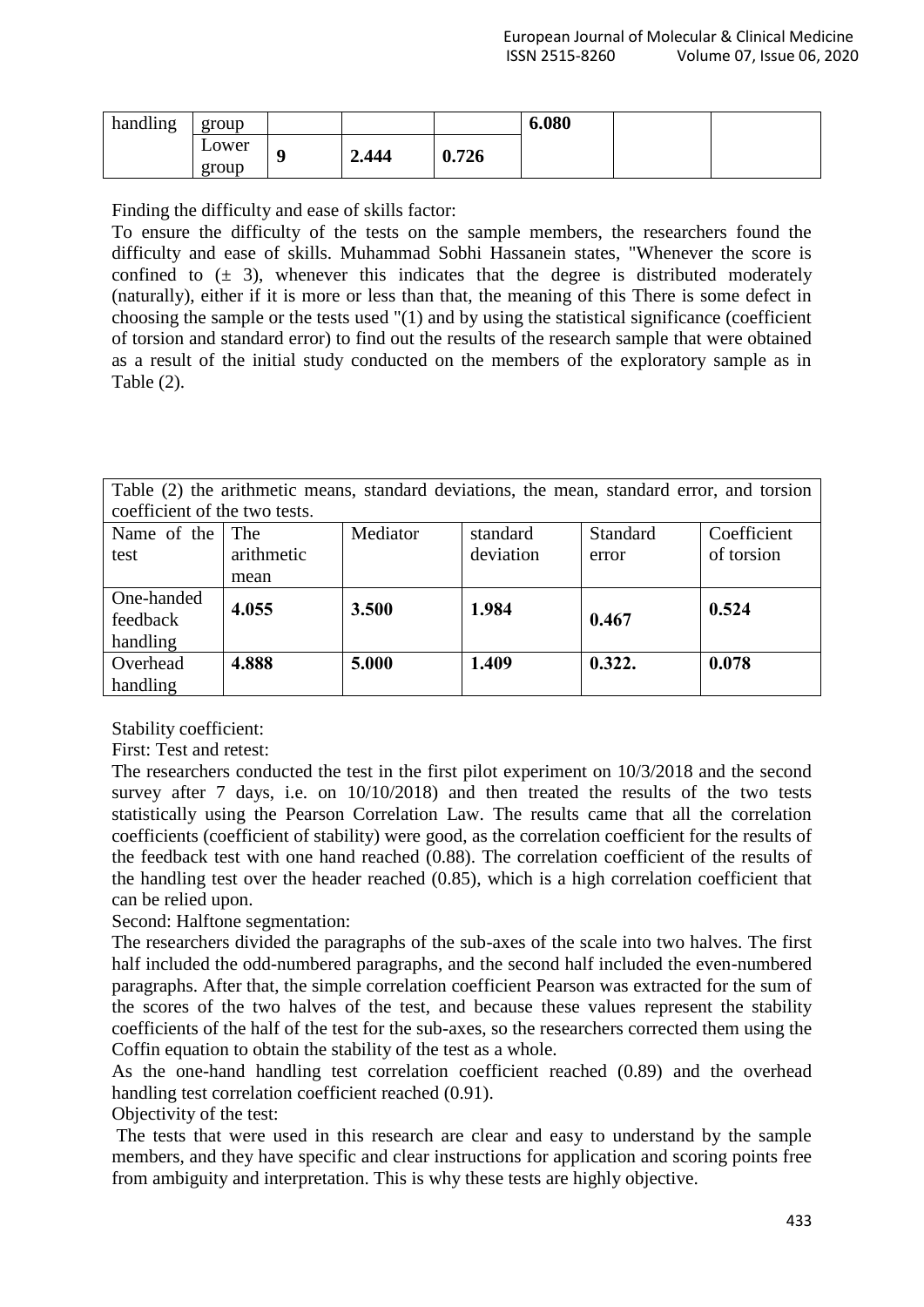The main experiment:

The main experiment was conducted on the building sample, which consisted of (84) players representing six clubs, namely (Diyala, Al-Shumukh, Wissam Al-Majd, Kirkuk, Babel, Najaf, and Peaks, as the time required for the building sample was from (10/15/2018 to 10/25) / 2018), and collecting all the data obtained by the researcher through conducting tests, and then processing them statistically

Distinguishing ability of the construction sample:

 After conducting the main experiment and collecting and unpacking the data, the raw scores for each test were arranged in ascending order from the lowest degree to the highest degree, then (50%) of the higher grades as well as (50%) of the lower grades were chosen, as the number of the upper group reached (42) and the number of the group Al-Dunya (42) also to identify the ability of the tests to distinguish between the group with outstanding performance and non-outstanding performance. Accordingly, (T) tests were used, and after processing the data statistically, it was found that all the calculated values were significant. As shown in Table (3).

Table (3) the arithmetic mean and standard deviation of the upper and lower groups, the calculated (T) value and its significance in calculating the discriminatory power of the skill tests of the construction sample..

| Name of  | Groups | the    | The        | standard  | The         | error      | Significance |
|----------|--------|--------|------------|-----------|-------------|------------|--------------|
| the test |        | sample | arithmetic | deviation | calculated  | percentage |              |
|          |        |        | mean       |           | $(t)$ value |            |              |
| One-     | Upper  | 42     | 7.095      | 1.206     |             |            | Sign         |
| handed   | group  |        |            |           | 16.799      | .000       |              |
| feedback | Lower  | 42     | 3.357      | 0.791     |             |            | Sign         |
| handling | group  |        |            |           |             |            |              |
| Overhead | Upper  | 42     | 10.405     | 1.563     |             |            | Sign         |
| handling | group  |        |            |           | 14.790      | .000       |              |
|          | Lower  | 42     | 6.024      | 1.115     |             |            | Sign         |
|          | group  |        |            |           |             |            |              |

Specifications of tests on construction sample:

When the tests are suitable for the research sample, this means that the sample will be distributed naturally. Therefore, the law of torsion coefficient was used to verify that the results of the sample members are moderately distributed according to each of the examined skill tests as an indicator to indicate this. As shown in Table (4).

Table (4) shows the arithmetic mean, standard deviations, the mean, standard error and torsion coefficient for skill tests of the construction sample.

| the                                                  | the  | The      | Standa | standar | Mediat    | Coefficie | The       | less | highe |
|------------------------------------------------------|------|----------|--------|---------|-----------|-----------|-----------|------|-------|
| tests                                                | samp | arithmet | rd     | d       | <b>or</b> | of<br>nt  | standard  | valu | st    |
|                                                      | le   | ic mean  | error  | deviati |           | torsion   | error for | e    | value |
|                                                      |      |          |        | on      |           |           | the       |      |       |
|                                                      |      |          |        |         |           |           | coefficie |      |       |
|                                                      |      |          |        |         |           |           | of<br>nt  |      |       |
|                                                      |      |          |        |         |           |           | torsion   |      |       |
| One-<br>handed<br>feedbac<br>$\bf k$<br>handlin<br>g | 84   | 5.226    | 0.233  | 2.136   | 4.500     | 0.237     | 0.263     | 1.00 | 10.00 |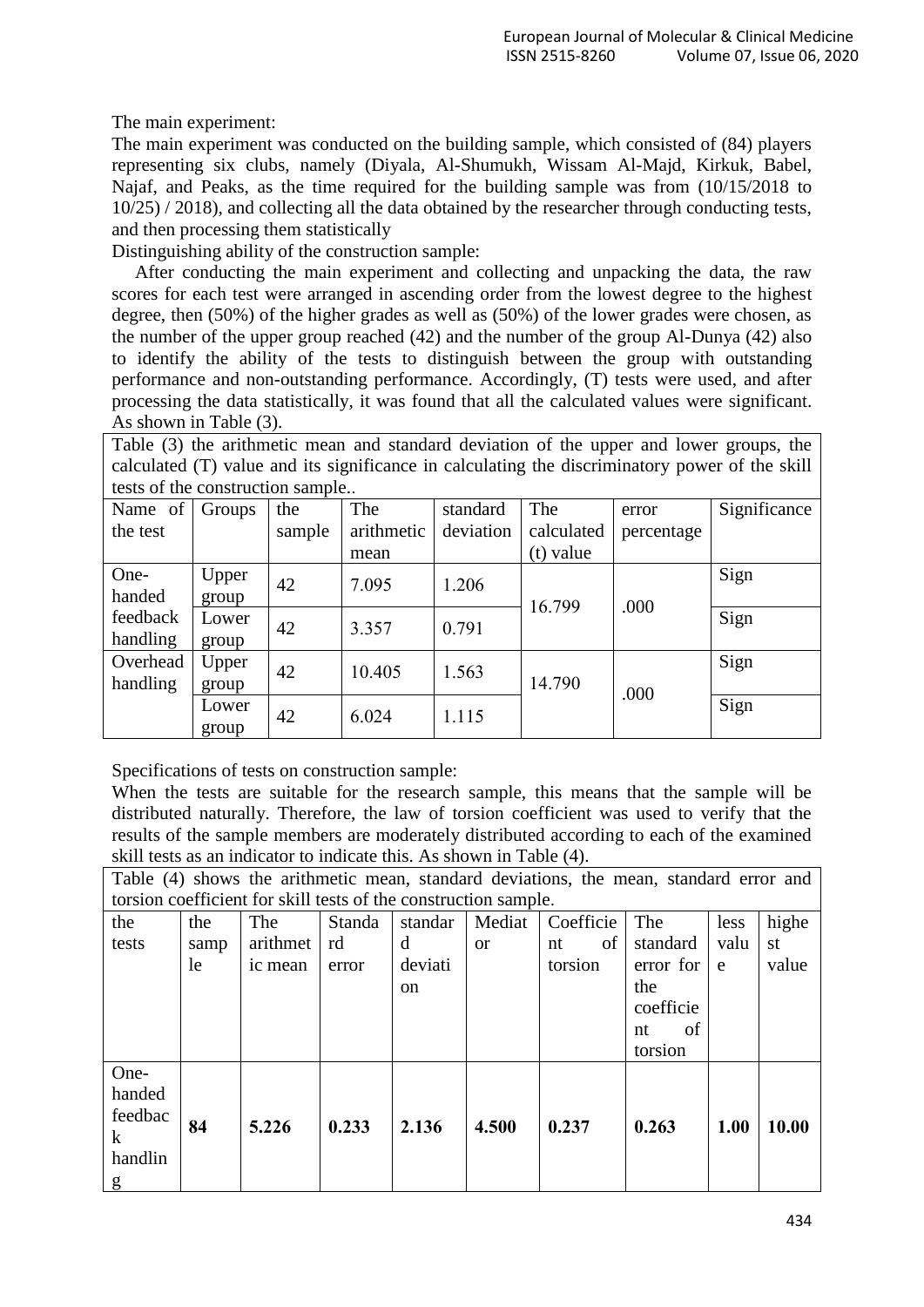| Overhe<br>ad<br>handlin | 84 | 8.214 | 0.282 | 2.584 | 7.500 | 0.255 | .263 | 3.00 | 14.00 |
|-------------------------|----|-------|-------|-------|-------|-------|------|------|-------|
|-------------------------|----|-------|-------|-------|-------|-------|------|------|-------|

Statistical means: The researchers used to extract the search results on the statistical bag (spss).

Presentation, analysis and discussion of results:

Statistical description of the distribution of tests to the legalization sample:

The researchers extracted the arithmetic means, standard deviations, the median and the torsion coefficient to identify how the tests were distributed when applied to the rationing sample, and Table (5) shows the descriptive statistics of the tests.

|         | Table (5) shows the description of the statistical tests of skill for a sample of rationing. |          |        |               |               |           |           |      |              |
|---------|----------------------------------------------------------------------------------------------|----------|--------|---------------|---------------|-----------|-----------|------|--------------|
| The     | the                                                                                          | The      | Standa | standar       | Mediat        | Coefficie | The       | less | highe        |
| tests   | samp                                                                                         | arithmet | rd     | d             | <sub>or</sub> | of<br>nt  | standard  | valu | st           |
|         | le                                                                                           | ic mean  | error  | deviati       |               | torsion   | error for | e    | value        |
|         |                                                                                              |          |        | <sub>on</sub> |               |           | the       |      |              |
|         |                                                                                              |          |        |               |               |           | coefficie |      |              |
|         |                                                                                              |          |        |               |               |           | of<br>nt  |      |              |
|         |                                                                                              |          |        |               |               |           | torsion   |      |              |
| One-    |                                                                                              |          |        |               |               |           |           |      |              |
| handed  |                                                                                              |          |        |               |               |           |           |      |              |
| feedbac | 108                                                                                          | 5.194    | 0.185  | 1.921         | 5.000         | .346      | .233      | 1.00 | <b>10.00</b> |
| k       |                                                                                              |          |        |               |               |           |           |      |              |
| handlin |                                                                                              |          |        |               |               |           |           |      |              |
| g       |                                                                                              |          |        |               |               |           |           |      |              |
| Overhe  |                                                                                              |          |        |               |               |           |           |      |              |
| ad      |                                                                                              | 8.046    | 0.243  | 2.522         | 8.000         | $-0.014$  | .233      | 1.00 | 14.00        |
| handlin |                                                                                              |          |        |               |               |           |           |      |              |
| g       |                                                                                              |          |        |               |               |           |           |      |              |

Standards and levels:

After taking the steps for applying the two tests to the sample members, the results were obtained in raw scores, and in order to achieve the research objectives of finding standard scores for the skills of Iraqi basketball clubs players on wheelchairs, as "obtaining raw grades is an easy matter for the measurement. The difficulty lies in interpreting these scores and giving them meaning and significance, due to the difference in measurement methods from one test to another, and in order to reach the standards, the raw scores must be converted into standard scores, which are a means of determining the relative status of the raw scores, and then these scores can be interpreted and their results evaluated.

Among them is the use of the modified Standard Score as one of the standard methods for evaluating the numbers scored by the players.

Note that its values range from (80-20) i.e. from the highest to the lowest, and thus the second research objective has been achieved.

After the standard scores of the sample results were found in the designed tests, the standardized levels were determined according to the Kaos curve of a normal distribution.

Presentation and discussion of the results of the standards and levels of skill tests: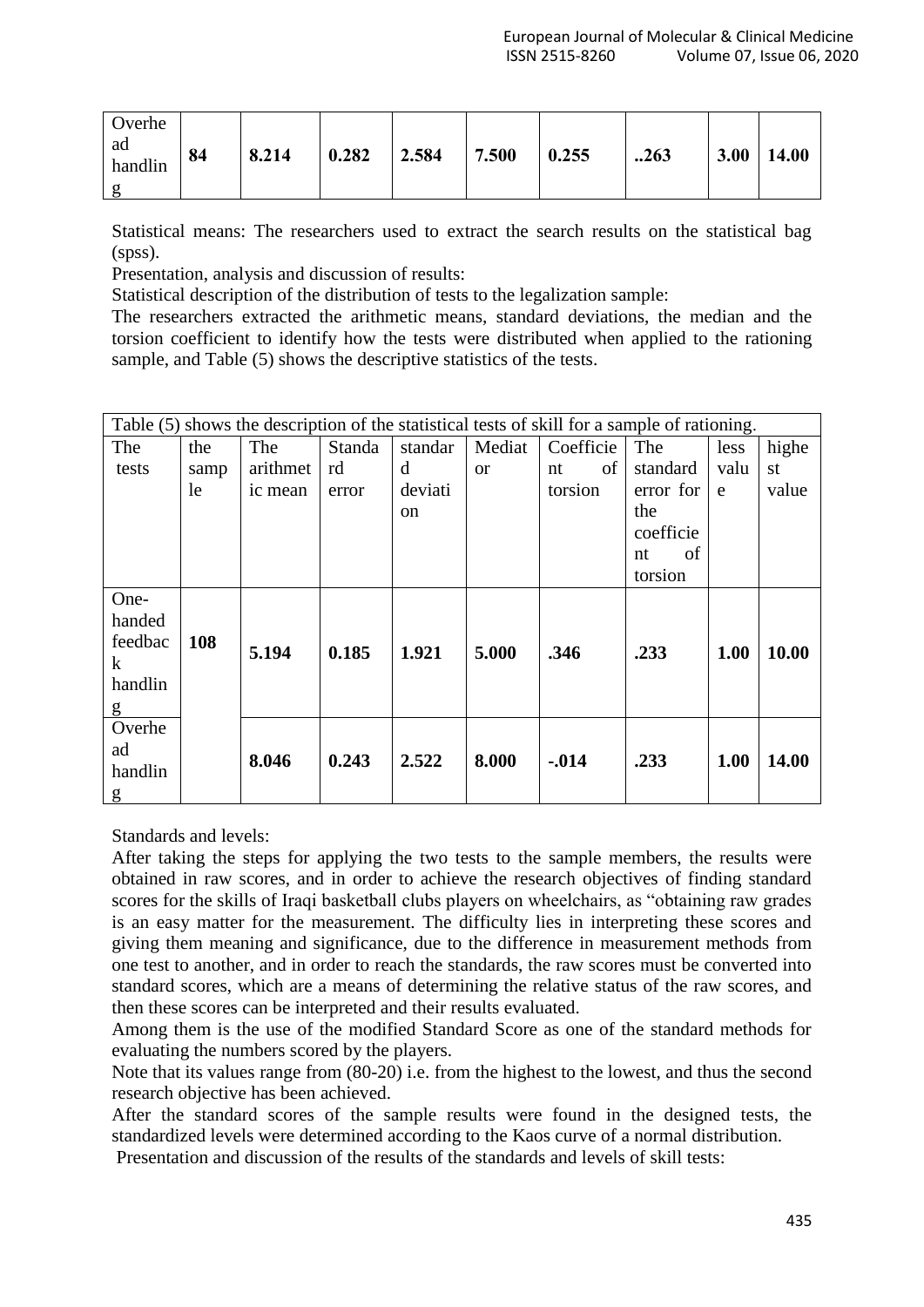Presentation and discussion of results of standards and levels of one-handed feedback handling test:

| Table (6) shows the raw scores and their frequencies, percentage, cumulative, and modified( |                  |                                                     |            |          |       |  |  |  |  |
|---------------------------------------------------------------------------------------------|------------------|-----------------------------------------------------|------------|----------|-------|--|--|--|--|
|                                                                                             |                  | Z)-and-(T) scores for the one-handed feedback test. |            |          |       |  |  |  |  |
| Raw grades                                                                                  | Repetition       | percentage                                          | Percentage | Z        | T     |  |  |  |  |
|                                                                                             |                  |                                                     | Cumulative |          |       |  |  |  |  |
| 1.00                                                                                        | $\overline{2}$   | 1.9                                                 | 1.9        | $-2.183$ | 28.17 |  |  |  |  |
| 2.00                                                                                        | 6                | 5.6                                                 | 7.4        | $-1.662$ | 33.37 |  |  |  |  |
| 3.00                                                                                        | $\overline{7}$   | 6.5                                                 | 13.9       | $-1.142$ | 38.58 |  |  |  |  |
| 4.00                                                                                        | 27               | 25.0                                                | 38.9       | $-.621$  | 43.78 |  |  |  |  |
| 5.00                                                                                        | 29               | 26.9                                                | 65.7       | $-.101$  | 48.99 |  |  |  |  |
| 6.00                                                                                        | 11               | 10.2                                                | 75.9       | 0.419    | 54.19 |  |  |  |  |
| 7.00                                                                                        | $\boldsymbol{9}$ | 8.3                                                 | 84.3       | 0.940    | 59.4  |  |  |  |  |
| 8.00                                                                                        | 10               | 9.3                                                 | 93.5       | 1.460    | 64.6  |  |  |  |  |
| 9.00                                                                                        | 6                | 5.6                                                 | 99.1       | 1.981    | 69.81 |  |  |  |  |
| 10.00                                                                                       | $\mathbf{1}$     | .9                                                  | 100.0      | 2.501    | 75.01 |  |  |  |  |
| <b>Total</b>                                                                                | 108              | 100.0                                               |            |          |       |  |  |  |  |

Table (7) shows the frequency, levels, and percentages of standard scores for the one-hand handling feedback test.

| $\sqrt{2}$<br>Degree | Repetition | percentage          | the level          |
|----------------------|------------|---------------------|--------------------|
| $29 - 20$            |            | 1.85                | Very weak          |
| 39-30                | 13         | 12.03               | weak               |
| 49-40                | 56         | 51.85               | Acceptable         |
| 59-50                | 20         | 18.52               | Average            |
| 69-60                | 16         | 14.81               | good               |
| 79-70                |            | 0.93                | very good          |
| Total                | 108        | The arithmetic mean | standard deviation |
|                      |            | 5.194               | 1.921              |

Through Table (7) it was found that the research sample was concentrated between (acceptable, average) and the researchers attribute that to the importance of this skill in the wheelchair basketball game as it is one of the skills that players use during matches, as offensive skills are the basis for competition that It is the duty of coaches to pay attention to it, because it is one of the factors affecting good skill performance, which "guarantees the success of all movements and under the various circumstances facing the player during the competition. In skill tests.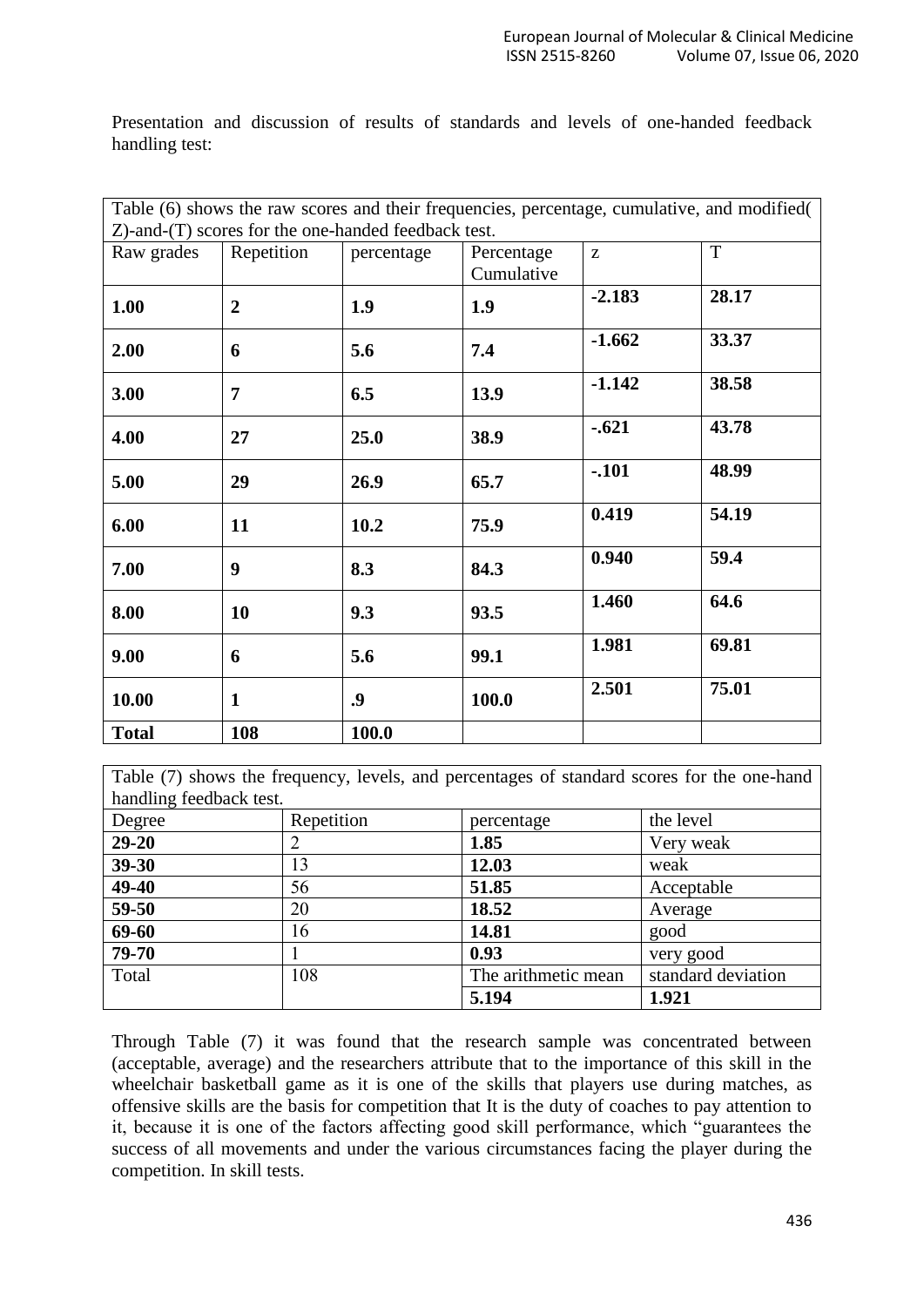As the effective way to transfer the ball between players during the match is to advance it, and that the game of basketball is a permanent movement and variable position in relation to (for the attackers or defenders), so the handling must be accurate with the appropriate speed and the use of handling from long or short distances is important Very well for the team whose players are good at handling all kinds to be able to keep the ball for the duration of the legal attack.

Presentation and discussion of the results of the overhead handling test standards and levels:

Table (8) shows the raw grades and their frequencies, percentage and cumulative, modified Z and T scores for the overhead handling test.

| Raw grades | Repetition     | percentage | Percentage | Z        | T     |
|------------|----------------|------------|------------|----------|-------|
|            |                |            | Cumulative |          |       |
| 1.00       | 1              | .9         | .9         | $-2.793$ | 22.06 |
| 2.00       | $\overline{2}$ | 1.9        | 2.8        | $-2.397$ | 26.03 |
| 3.00       | 4              | 3.7        | 6.5        | $-2.000$ | 29.99 |
| 5.00       | 6              | 5.6        | 12.0       | $-1.207$ | 37.92 |
| 6.00       | 7              | 6.5        | 18.5       | $-0.811$ | 41.89 |
| 7.00       | 20             | 18.5       | 37.0       | .414     | 45.85 |
| 8.00       | 34             | 31.5       | 68.5       | .018     | 49.82 |
| 9.00       | 8              | 7.4        | 75.9       | 0.378    | 53.78 |
| 10.00      | 11             | 10.2       | 86.1       | 0.775    | 57.75 |
| 11.00      | 3              | 2.8        | 88.9       | 1.171    | 61.71 |
| 12.00      | 6              | 5.6        | 94.4       | 1.567    | 65.67 |
| 13.00      | 3              | 2.8        | 97.2       | 1.964    | 69.64 |
| 14.00      | 3              | 2.8        | 100.0      | 2.360    | 73.6  |
| Total      | 108            | 100.0      |            |          |       |

Table (9) shows the frequency, levels and percentages of standard scores for the overhead handling test.

| nandling test. |            |                 |                    |
|----------------|------------|-----------------|--------------------|
| Degree         | Repetition | percentage      | the level          |
| $29 - 20$      |            | 6.48            | Very Weak          |
| 39-30          | 6          | 5.56            | Weak               |
| 49-40          | 61         | 56.48           | Acceptable         |
| 59-50          | 19         | 17.59           | Average            |
| 69-60          | 12         | 11.11           | Good               |
| 79-70          | 3          | 2.78            | Very Good          |
| Total          | 108        | Arithmetic mean | standard deviation |
|                |            | 8.046           | 2.522              |

Through Table (7), it was found that the research sample was concentrated between (acceptable, average). The researchers attribute that to the wheelchair basketball game is a movement sport with a great deal of functional and psychological benefit, and all body systems participate in its performance, so it requires a great neuromuscular compatibility. To control the ball and control the movement and maneuver of the wheelchair, as this game requires speed, strength and flexibility for the upper parties in order to perform all basic skills and carry out the planning duty well,

The team that is characterized by quick and accurate handling between the players indicates that its level is good, as good handling leads to good correction. , "As this skill depends on the player's performance, field experience and his ability to implement it during the movement of the chair or stopping it, in a way that serves the planning duty in the match so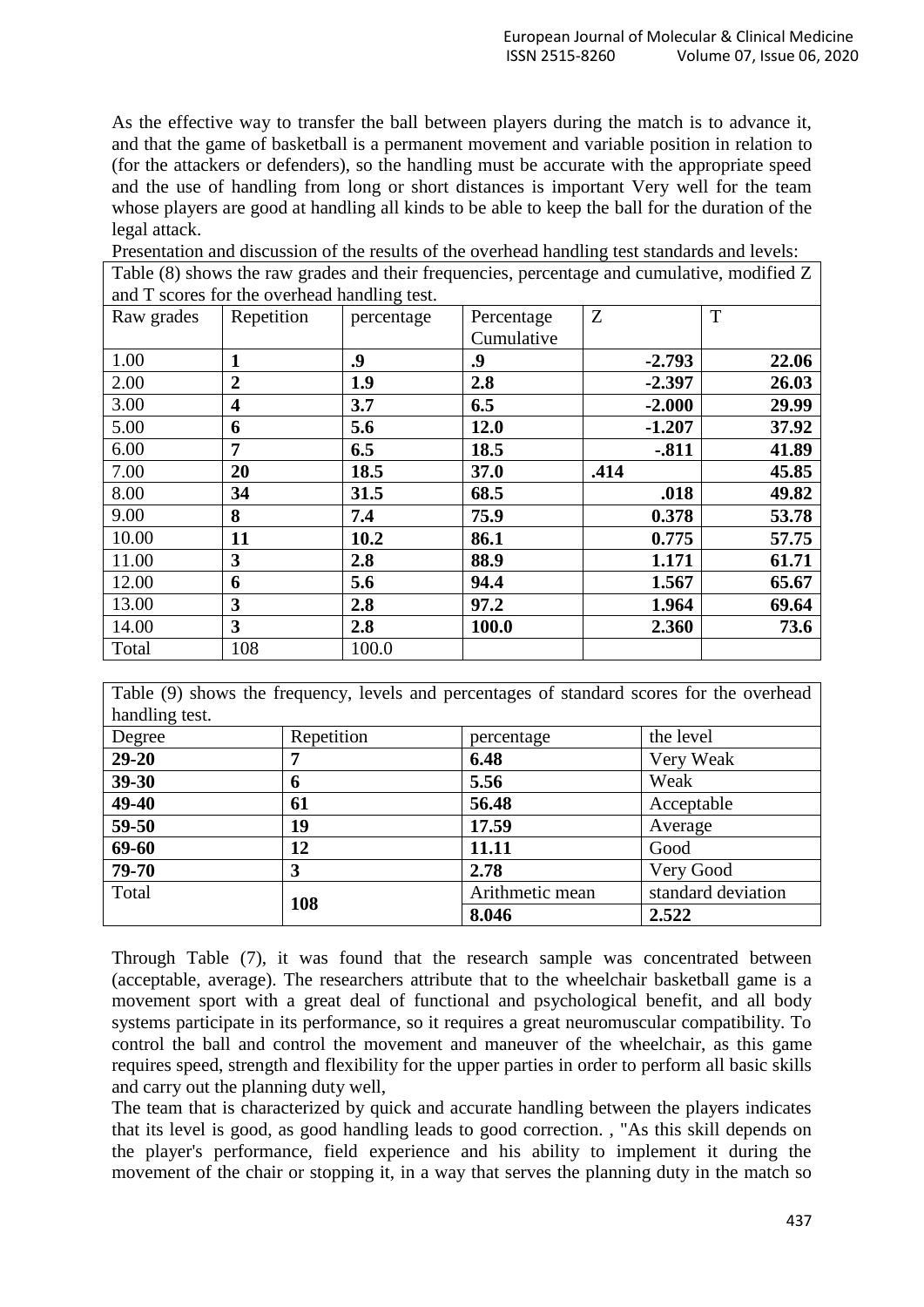that the rapid advance towards the opposing team's basket or the exchange of positions and deception with the chair and the ball has a clear effect on the success of this handling at the core of Plotting performance on the field.

The researchers also attribute the importance of handling from above the head as it is used extensively in the match and this confirms its importance as one of the basic skills in the game of wheelchair basketball, as the most important scientific facts that distinguish organized games, including basketball in general and wheelchair basketball in particular Is that the development in it depends on the level of mastery and mastery of the skills in general and the offensive in particular, starting from the beginning of the match until the end of the match in an elaborate and accurate manner, and this is consistent with what was brought by Wajih Mahjoub by saying that it "has certain characteristics such as interaction, coordination, movement compatibility, accuracy and speed in performance as well as the use of the appropriate skill." Skill is retained until tiredness.

## **3. CONCLUSIONS**:

The researchers drew the following conclusions:

- A large number of the research sample was distributed at the level (acceptable - medium) in the one-handed feedback test.

A large number of the research sample was distributed in the (acceptable - and average) level in the overhead handling test.

A small percentage appeared in the other levels in the feedback handling and overhead handling tests.

#### **4. REFERENCES**

- [1] Researchers recommend:
- [2] Adoption of the two tests designed to evaluate the level of wheelchair basketball players
- [3] The need to pay attention to the application of these two tests when selecting wheelchair basketball players.
- [4] References:
- [5] Thuqan Obaidan and (others); Scientific Research: its concept, tools and methods, Amman, Dar Al-Fikr Publishing House, 1988.
- [6] Jamal Sabry, Naeem Abdul Hussein; The skillful physical preparation of wheelchair basketball players for the disabled, Baghdad: Dar Al-Thuraya Printing and Publishing, 2009.
- [7] Qasim Al-Mandalawi and others: Examinations, evaluation and measurement in physical education, 1st Edition, Baghdad, Higher Education Press, 1989.
- [8] Muhammad Hassan Allawi and Muhammad Nasreddin Radwan; Measurement in Physical Education and Sports Psychology: Cairo, Arab Thought House, 1979.
- [9] Muhammad Sobhi Hassanein; Scientific foundations of volleyball and methods of measurement - physical - skill - cognitive - psychological - analytical. 1st Edition: (Cairo, Book Center for Publishing, 1997.
- [10] Hashem Ahmed Salman; Predicting the level of skill performance in terms of technical performance and physical measurements of budding basketball players (14-16) years, PhD thesis, University of Baghdad College of Sports Education
- [11] Hisham Al-Zyoud, Nader and Olayan; Principles of Measurement and Evaluation in Education, Edition 2: Amman, Dar Al-Kutub for Printing, Publishing and Distribution, 1998.